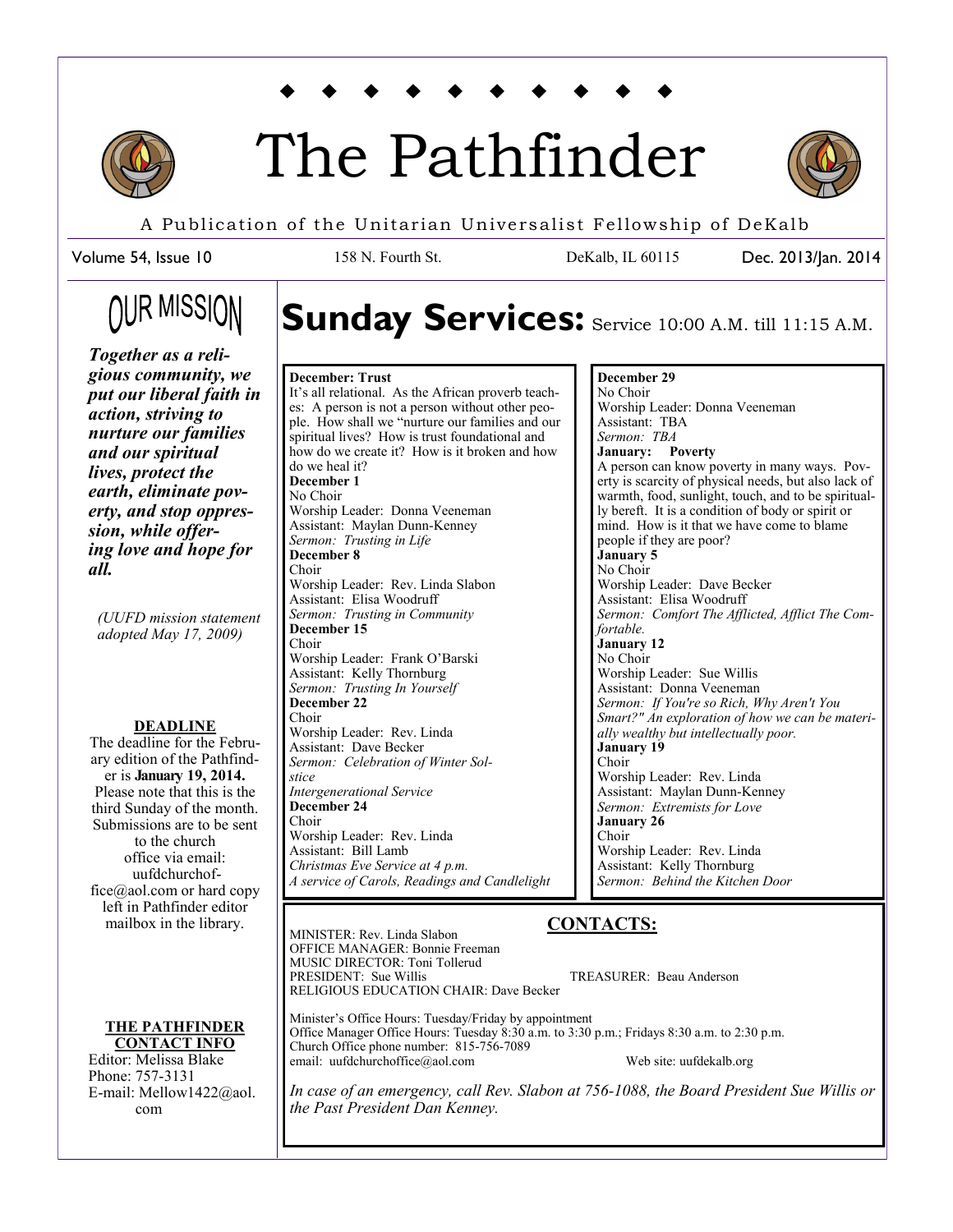## **Minister's Musings**

The Winter 2013 edition of our UU World magazine closes with this quote: *"We are not in church to be with people who want to sing the same music, or rally for the same cause, or attend the same retreats. We are in church to learn to love better. And learning to love better can only happen when we love past our disappointments and return to a place of acceptance and affirmation. This is true in our personal lives, in our work lives, and in our church lives. It is a deep spiritual practice."* - Laila Ibrahim

Since August 2013 we've been sharing stories, talking, and considering what comes next in our life together as a religious community. Your Long Range Planning Team brought us through a process so that we might answer the questions that I have raised: "What is UUFD's strength of spirit?" and "What results do we want to create?" The LRP team final report was made available to you via email, hard copies, and at the Nov. 17 Bi-annual Congregational Meeting the LRP team presented the report. We have answered the questions and we voted to establish two capital campaigns to address some specific desires that require financial commitment. As Jeff Kowalski summed it up, "We will need to determine how our desires intersect with our commitments and our wallets."

Yes, it is one thing to dream, to envision, and to plan – it is another thing to commit your time, money and talents to create the spiritual community that we aspire to become. I fully agree with Laila Ibrahim (quote above) – it begins by each of us learning to love better.

One person who has helped us learn to love better is Dave Becker, our current Religious Education Director. At the Nov. 17 meeting, Dave announced that he has accepted a part-time research position in accord with his work to complete his doctorate. He will not, therefore, be able to continue as the DRE at UUFD, although he will continue through the holidays and into the month of January. I share with you here the words of appreciation for Dave that I gave at the Congregational Meeting:

Our warmest thanks to Dave Becker for his service and ministry. Dave began as our Director of RE in August of 2011. He has been served in the position for only 2 years and 2 months but, in that time, Dave took our children's religious education program – which had dwindled to almost nonexistent – and brought it back to life. He nurtured adult volunteers encouraging their gifts in working with our children and for the children's programs he developed curriculums, art projects, outings, and singing – all that taught and promoted UU theology and values. Dave conceived fresh ideas and led groups for a variety of events including: Community Play Day at Hopkins Park, *The 9-11 Decade of Impact: An Open Mic Experience of Healing and Peace, and A Multi-faith Gathering of Reflection, Dialogue, Arts and Music,* holiday tree decorating at Brookfield Zoo*,* walking the sacred labyrinth, *Spirit Play,* and one of my favorite events – summer garden harvest day at the minister's home. Dave's attention and inclusive support for families and children with special needs was skillful and deeply appreciated.

I have dearly enjoyed working with Dave on the development of stronger Intergenerational Sunday services, linking worship themes with the new Wonder Box stories for selected Sundays, developing the Youth and

Young Adults group (Go YAYA!), and surviving our first UUFD overnight Bridging Retreat and program that culminated in the Spring 2013 service honoring our UUFD Young Adult Bridgers. Not only did Dave do his work in Lifespan Faith Development, but during his tenure as our RE Director he served as a Worship Associate, sang in the choir as often as he could, attended the 2012 UUA General Assembly, and most recently was a dedicated partner on the Board selected Long Range & Strategic Planning Team.

Dave's patience, commitment to creating a sustainable plan for long-term program success, ability as a team-player and gentle leader, and his enthusiasm to engage the creativity of others as our DRE will be dearly missed. So as a colleague in ministry, I thank him… let us support his new opportunity for professional development and be grateful that we are not losing him as a member of our congregational home.

As we move into the winter months of 2014 may the light of Love guide us. Change comes. Disappointments come. Sorrow comes. New life comes. Let us each day return to a place of acceptance and affirmation. Let us deepen the spiritual source within. And, as we learn to love better – May we open our eyes to what is needed. May we lend our hands in support. May we give from our wealth that others may thrive – so that we might create in reality the vision of a faithful Unitarian Universalist church.

*In CommUUNITY*.

Rw. Jinds

#### **UUFD Staff News**

- Bonnie's hours are Tuesday 8:30 a.m. until 3:30 p.m. and Friday from 8:30 a.m. until 2:30 p.m.
- Rev. Linda's hours are Tuesday, Wednesday and Friday by appointment. Please call 815/501-4788.
- Rev. Linda will be on vacation December 28, 2013 thru January 13, 2014. She will be available beginning Tuesday, January 14.
- The Church Office will be closed on Friday, November 29, Tuesday, December 24 and Tuesday December 31.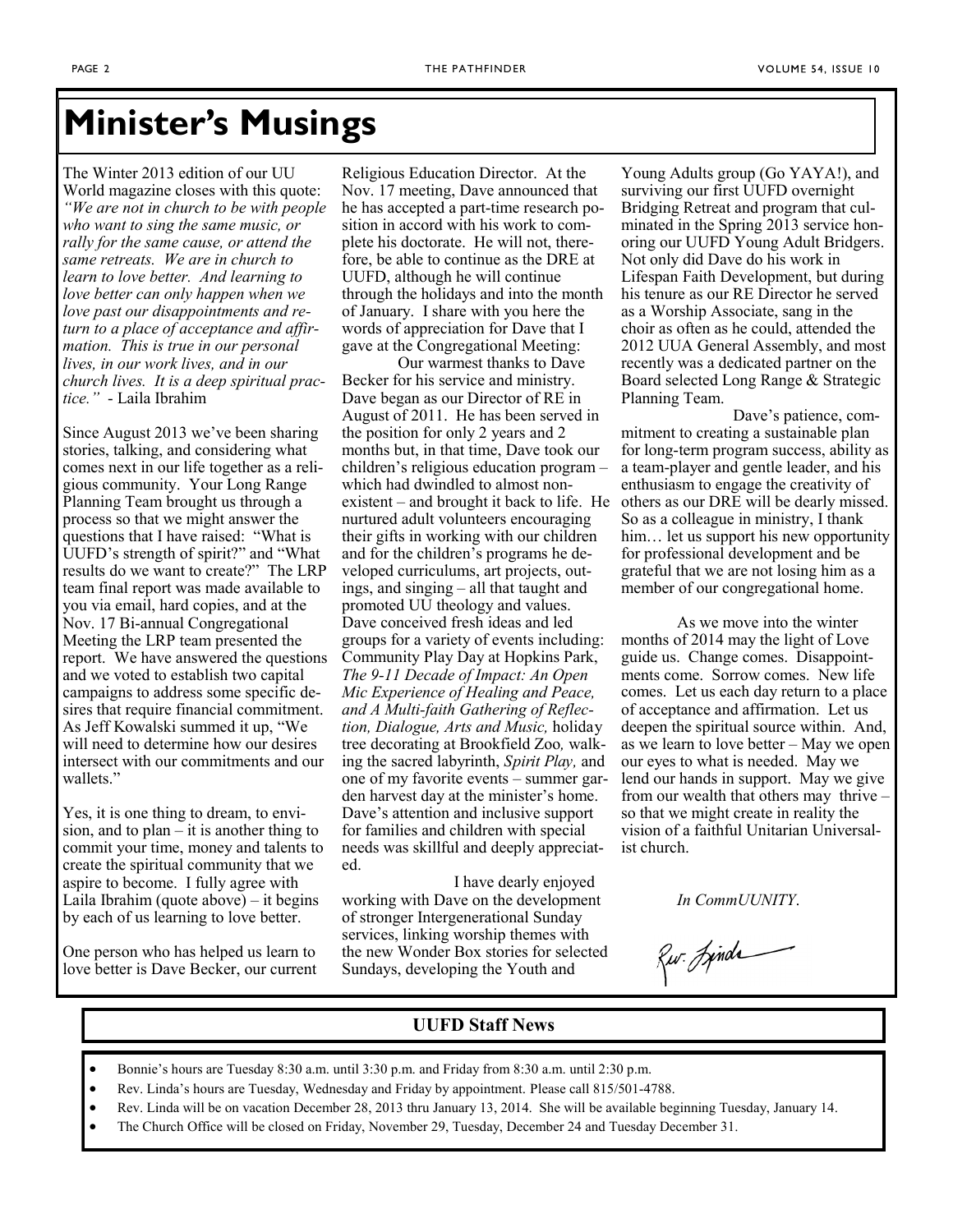

**Mark Your Calendar For These UUFD Events**



| <b>November</b>                            |                                                                  |                  |
|--------------------------------------------|------------------------------------------------------------------|------------------|
| 24                                         | Grown-Up's Table                                                 | 3 to 5 p.m.      |
| 26                                         | Evening Meditation (meets every Tuesday)                         | $5:15$ p.m.      |
| 29                                         | Peaceful Meditation (meets every Friday)                         | 11 a.m.          |
|                                            |                                                                  |                  |
| <b>December</b>                            |                                                                  |                  |
| 1                                          | Yoga                                                             | 7 p.m.           |
|                                            | <b>Board Meeting</b>                                             | $7:30$ p.m.      |
| $\begin{array}{c} 4 \\ 5 \\ 6 \end{array}$ | Mindfulness Meditation (meets every Thursday $\omega$ Estelle's) | 10:30 a.m.       |
|                                            | LFDP Potluck (meets every first Friday)                          | 6:30 p.m.        |
| $\overline{7}$                             | <b>Stress Relief Retreat</b>                                     | 3 to 5 p.m.      |
| 11                                         | Stitch 'n Witch                                                  | $7:30$ p.m.      |
| 12                                         | Teach Girls Global (meets every second Thrusday)                 | 5 p.m.           |
| 14                                         | Winter Market                                                    | 9 a.m. to 3 p.m. |
| 17                                         | UUFD supplies Hope Haven meal                                    |                  |
| 20                                         | Game Night (meets every third Friday)                            | 7 p.m.           |
| 24                                         | Christmas Eve service                                            | 4 p.m.           |
| 24                                         | Christmas Eve Open House @ Rev. Linda's                          | 6 to 10 p.m.     |
| <b>January</b>                             |                                                                  |                  |
|                                            | Mindfulness Meditation (meets every Thursday $\omega$ Estelle's) | 10:30 a.m.       |
| 233788                                     | Peaceful Meditation (meets every Friday)                         | $11$ a.m.        |
|                                            | LFDP Potluck (meets every first Friday)                          | $6:30$ p.m.      |
|                                            | Evening Meditation (meets every Tuesday)                         | $5:15$ p.m.      |
|                                            | Board Meeting in Fellowship Hall                                 | $7:30$ p.m.      |
|                                            | Stitch 'n Witch in Library                                       | $7:30$ p.m.      |
| 17                                         | Game Night                                                       | 7 p.m.           |
|                                            |                                                                  |                  |
| 19                                         | Pathways class 1 (details to follow)                             |                  |
| 25                                         | Welcome Café Brunch                                              | 10 a.m. to Noon  |

## **Congregational Support and Development News!**

First off, mark your calendars for Saturday, December 7, from 3 to 5 p.m. We are hosting a Stress Relief Retreat, just in time for the holidays! Plan to join us for a session of Laughter Yoga and several other stress-busting activities! Light refreshments will be served. Please sign up ahead of time in the Fellowship Hall, or call Jen S. at 815-991-9348. There is a donation request of \$5/person to help defray costs. It's sure to be a really fun time, so plan to join us on December 7!

At this time of Thanksgiving, it seems totally appropriate to thank all the UUFD folks who have done such wonderful ministry with coffee hour and greeting in October, November and December. We are so lucky to have so many people who pull together every week to see to it that visitors are welcomed and that everyone can enjoy fellowship at coffee hour. Thank these people when you see them next....and, don't forget to volunteer yourself if you haven't yet! Many hands make light work, you know!

The greeters from October through the end of the year are: The Stamatakos family, Beau Anderson, LInda Matuszewski, Virginia Wilcox, The Kowalski family, Betty and Wayne Albrecht, Ed and Chris Miguel, Sharon and Melissa Blake, and of course, greeter extraordinaire...Lon Clark. Thanks to one and all! Coffee hour hosts have been Beth Schewe, Jen and Tom S, Cassandra (after having only attended twice!), Sharon Blake, Cathy Schneider, Bonnie Anderson, Mary and Jeff K, Linda Matuszewsk, Terri M//L, Glenda Cosenza and Clark Neher (hey, Clark....you did great!!!). I apologize if I missed anyone....the September page has gone missing! We thank everyone who contributes to our wonderful greeting and coffee hour program...you are appreciated! Oh, by the way, the new sign up sheet starting in January is pretty blank...help us fill it up quickly, please! Thanks again to all.....Sharon Blake (sblake202@gmail.com)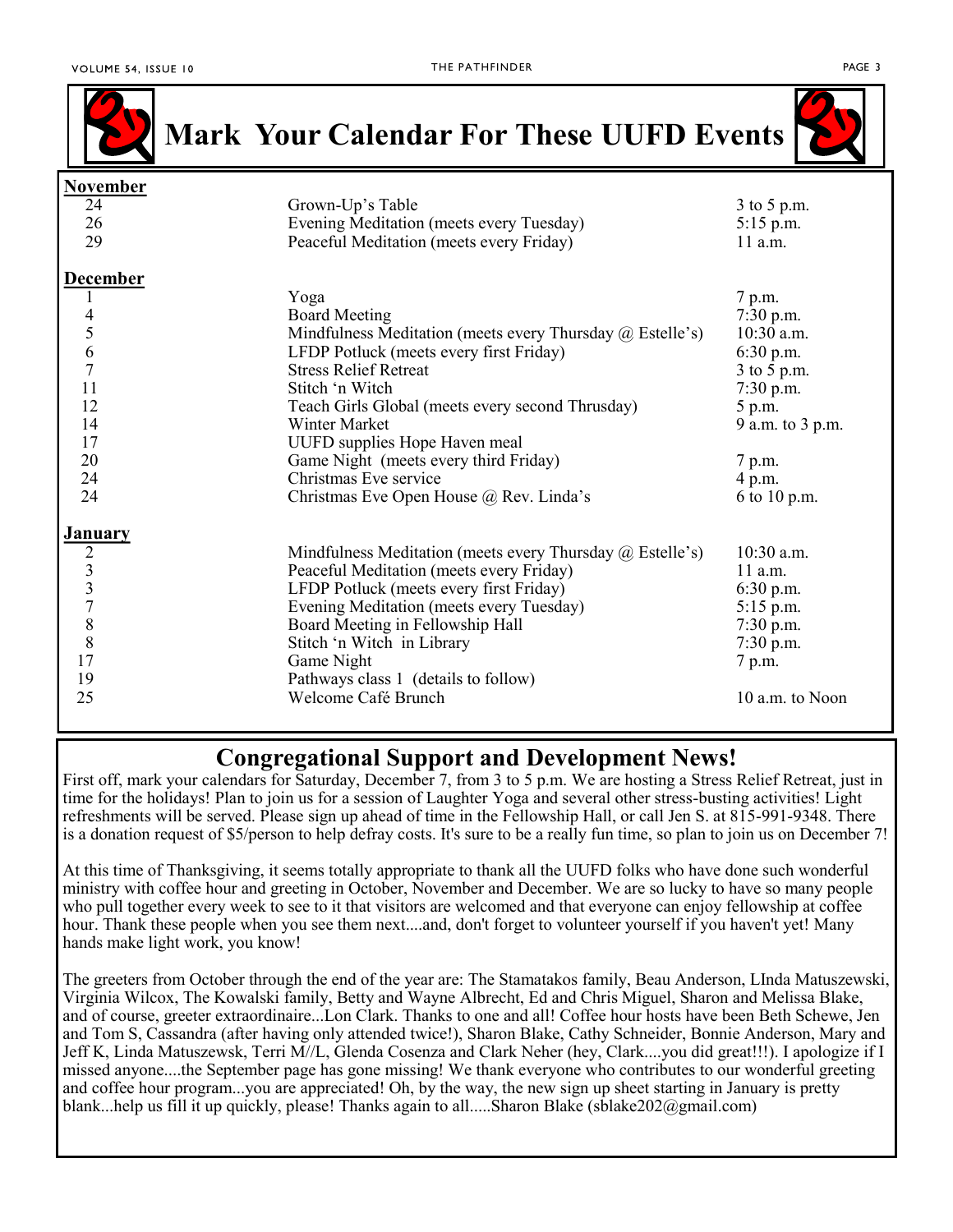## JOYS & CONCERNS



To Margaret Binhackova , may you continue to recover from the car accident in November.

UUFD members and friends send love and support to the Dave Diaz family as they face family struggles.

Thank you to Sue Willis and Frank O'Barski for the donation of the new printer and copier.



UUFD members and friends thank the Long Range Planning team for their work and recommendations. Team members include Beth Schewe, Dorothy Coleman, Dave Becker, Tom & Jenny Stamatakos, Carey Boehmer, and Rev. Linda Slabon.

### **Shop at the UUFD Winter Farmers' Market and Support Local Farmers and Artists**

The Unitarian Universalist Fellowship of DeKalb will be holding their first Winter Farmers' Market of the 2013- 2014 season. The market will be open 9am to 3pm on Saturday December 14. Admission \$1.

"This will be our largest market as we have over 35 vendors. Many of the vendors are with the market for the first time. We also have another local farmer from DeKalb County joining us this year." Dan Kenney, organizer of the event said in a media release. "Jeff Wielert of Bountiful Blessings Farm will have fresh produce, value added items, as well as fresh evergreen wreaths for sale."

In addition Montalbano Farms of Sandwich area will also be on hand promoting their CSA boxes of fresh organically grown produce. There will also be fresh grass fed hormone free beef from Hassellman Farms. In addition Scott Hasselman will also have farm fresh eggs, free range chicken, pork, sausage, locally sourced cheese, and more, all organically and humanely raised. There will also be locally raised honey.

In addition to the farmers, the market will offer over 30 artists and craft-persons from the DeKalb County area. There will be a very large variety of craft and art work items. There will also be baked goods, homemade breads, and many other delicious items to choose from.

"We have vendors offering a great variety of items for sale, from metal jewelry to crocheted items, hooked rugs, goat soap, hats, original paintings, weaving supplies, and much, much more. I can't begin to list all of the items available. It will be a great, fun market to attend." Kenney said.

In addition to all of the vendors and activity there will also be live music all day on the stage. Again a variety of local musicians will be sharing their talent from piano to steel guitar, and more.

Also, Sunnflower Catering of DeKalb will be providing hot food all day. There will also be a commons area set up for people to gather, have coffee, tea, soup, or hot chocolate and talk.

"We are often complimented on the fun community atmosphere and what an enjoyable market it is. We hope people stop by and join in the fun." Kenney said. "It is a great way to experience a warm and fun community event while also supporting local artists and growers. It is important to shop local, when you buy directly from a local farmer or artist the money you spend multiplies throughout the community instead of leaving the county. It supports and helps build a strong local DeKalb County economy."

Mark your calendars for future markets on Saturday February 1st and March 22. If you would like more information contact, Dan Kenney 815-793-0950 or [dkenney53@hotmail.com.](mailto:dkenney53@hotmail.com)

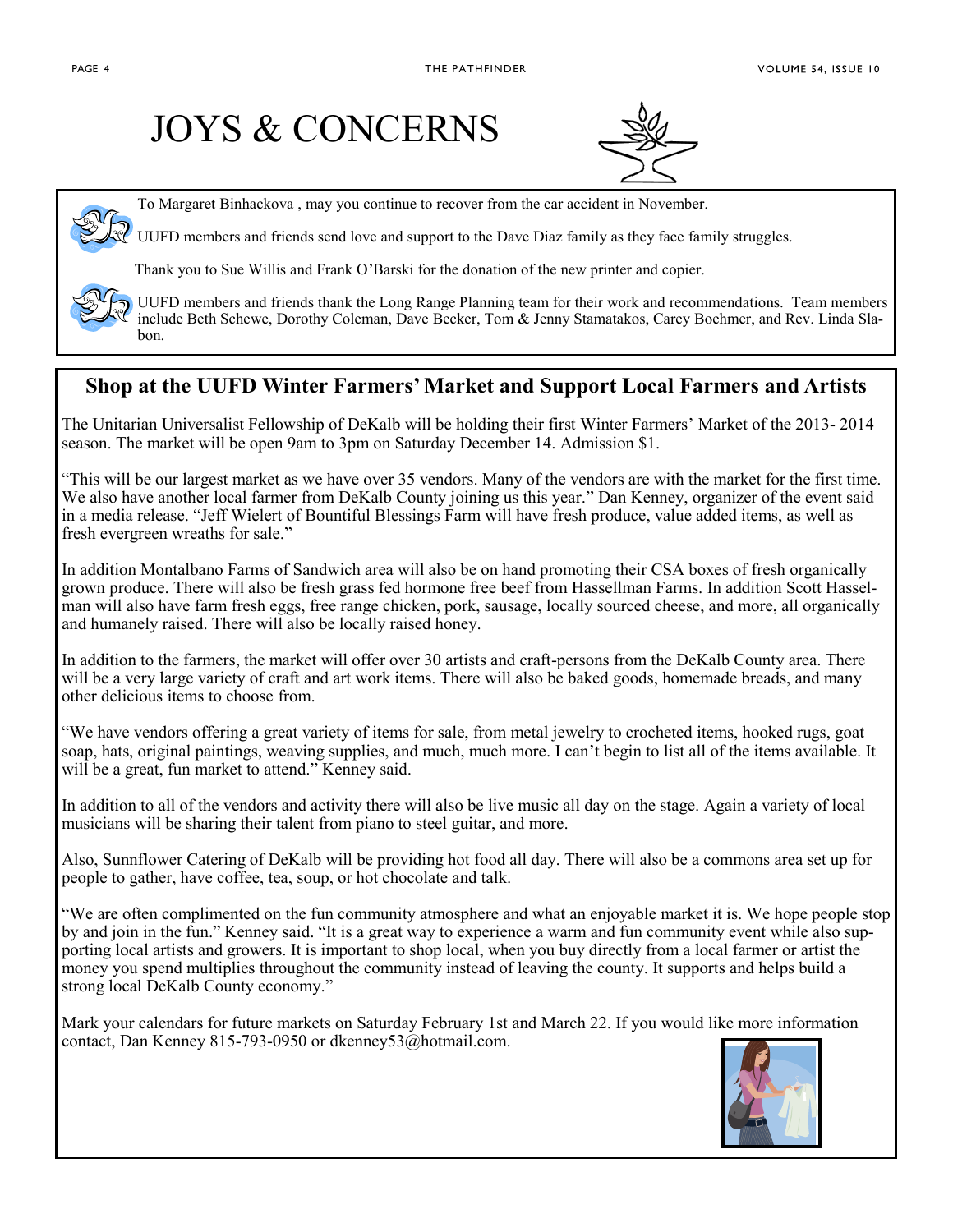## **A Note From UUFD's Director of Religious Education**

November 17, 2013

Dear Rev. Linda, UUFD Board, and UUFD Congregation,

I regret to inform each of you that I will no longer be able to continue as the Director of Religious Education for our congregation and am submitting my resignation. My last day will be January 31, 2014. This is a difficult decision as I truly love and enjoy serving our children, families, and youth through our growing Lifespan Faith Development programs.

I have recently been offered a Research Assistant position on a National Science Foundation grant funded project that involves a partnership between the Chicago Zoological Society, the University of Illinois at Chicago, and Eden Place Nature Center. This project is critical to my dissertation research and is an exciting opportunity, however, involves a time commitment that will not enable me to maintain my current position at UUFD.

I want to thank each of you for the incredible experience I have had these past few years. I will always treasure the time that I have spent as our DRE and look forward to continuing to support our children and youth as a UUFD congregational member. I am really proud of all we have accomplished together in creating a welcoming environment for all children and nurturing their growth and faith development. I know that all of us will continue to embrace and lift this vital area of our UUFD ministry- our religious education programs for all ages and for all abilities.

Again, my deepest appreciation to each of you. It is a blessing to be on this journey with you.

In the spirit of life, love, and learning,

Dave Becker DRE



## **Winter WomanSpirit 2014 Set For February**

Wisdom for the Journey: A Weekend with Sue Monk Kidd Writer Sue Monk Kidd is one of the foremost explorers of the feminine divine and spiritual creativity for women. Come spend a weekend laughing, learning, and growing at the Winter WomanSpirit 2014. Explore your inner goddess with us!

Register today: <https://www.regonline.com/w2014>

DuPage UU Congregation 1828 Old Naperville Road Naperville, IL

Accommodations (need to be made separately) Hilton Lisle 3003 Corporate W. Dr Lisle, IL 60532 630/505-0900 Code: CCMW Call 1-800-552-2599 or access www.hiltonlislenaperville.com